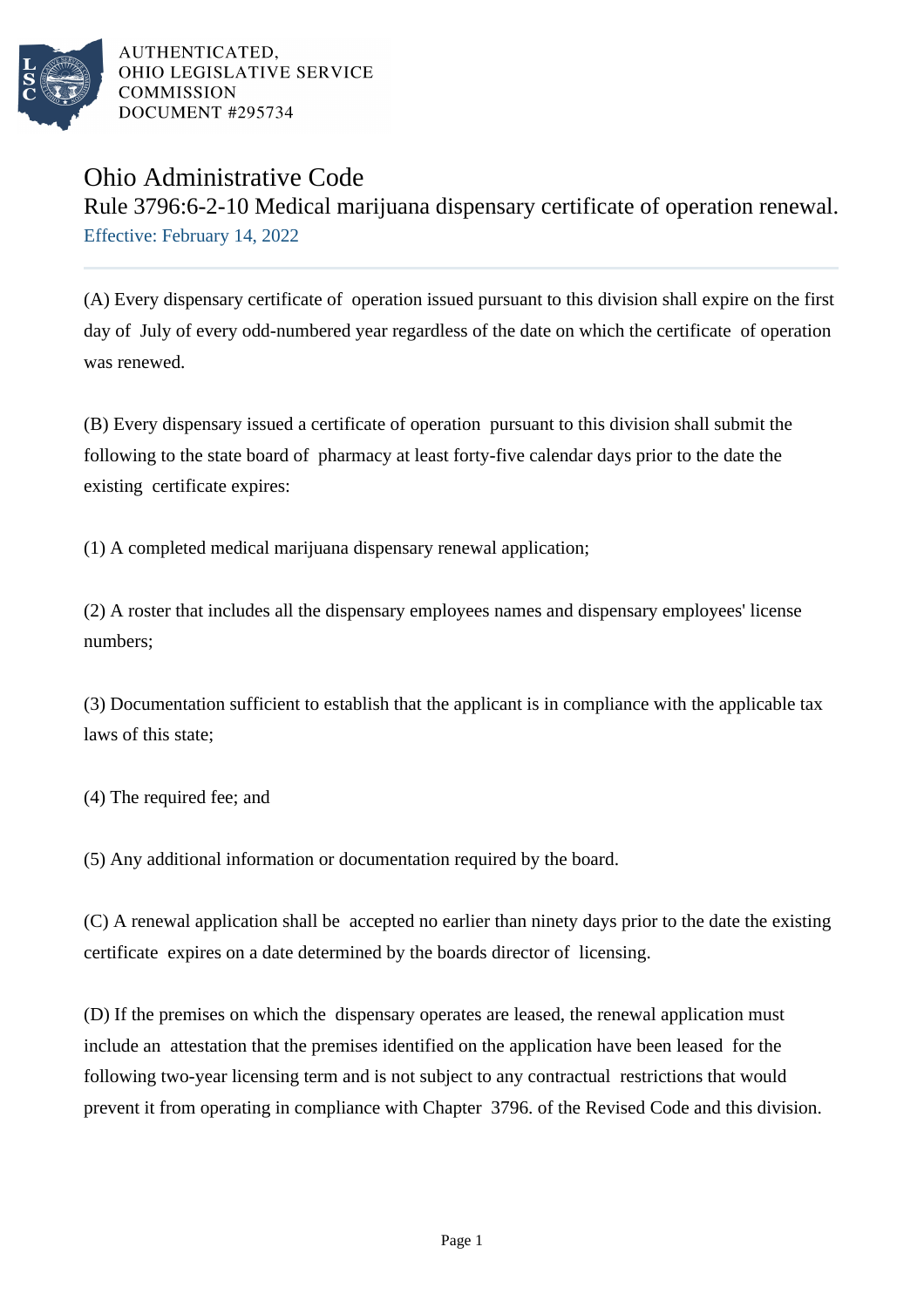

AUTHENTICATED. OHIO LEGISLATIVE SERVICE **COMMISSION** DOCUMENT #295734

(E) A dispensary is only permitted to renew its certificate of operation with the existing ownership and location as originally awarded with the certificate or any subsequent approval by the board. A dispensary that is eligible to apply for a change of ownership pursuant to rule 3796:6-2-12 of the Administrative Code or a relocation pursuant to rule 3796:6-2-13 of the Administrative Code must request such changes separate from the renewal application.

(F) If the dispensary is operated in compliance with Chapter 3796. of the Revised Code and this division, and the renewal fee is paid, the state board of pharmacy shall renew the certificate of operation, to be effective on the expiration date of the previous certificate of operation. Upon receipt of a renewal application, the state board of pharmacy shall consider:

(1) The dispensarys history of compliance with regulations promulgated under this division of the Administrative Code;

(2) The number and severity of any violations;

(3) The correction of violations, penalties, or other enforcement actions; and

(4) Any additional criteria deemed necessary by the state board of pharmacy.

(G) The state board of pharmacy may deny a dispensary certificate of operation renewal application due to:

 $(1)$  Failure to pay the renewal fee;

(2) Poor compliance history;

(3) Criminal violations with a nexus to the dispensarys operation;

(4) Discipline issued for violations of Chapter 3796. of the Revised Code or this division; or

(5) Any additional criteria deemed applicable by the state board of pharmacy.